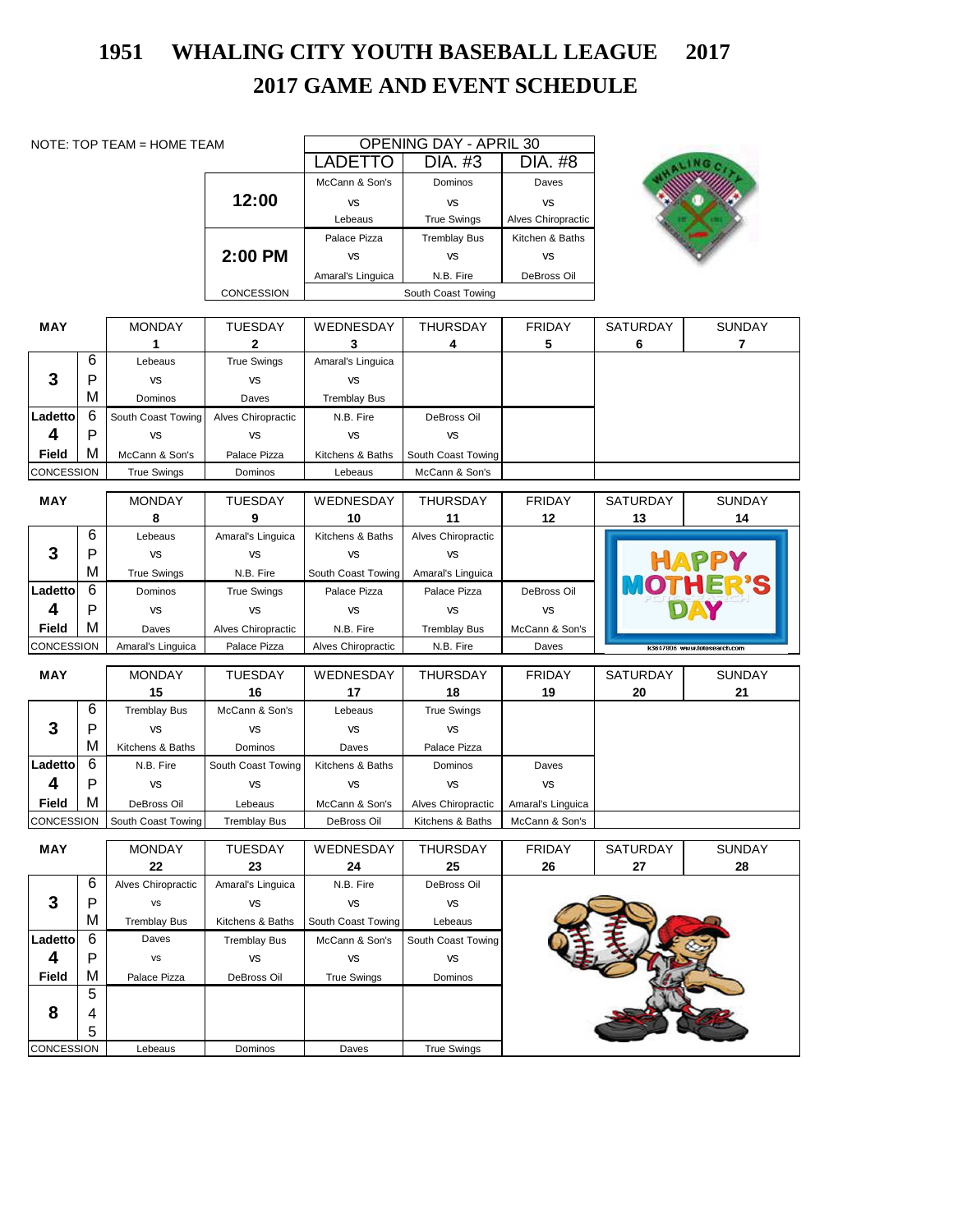|                   |                | <b>MAY</b>                    |                                 |                     | <b>JUNE</b>         |                    |                             |                          |
|-------------------|----------------|-------------------------------|---------------------------------|---------------------|---------------------|--------------------|-----------------------------|--------------------------|
|                   |                | <b>MONDAY</b>                 | <b>TUESDAY</b>                  | WEDNESDAY           | <b>THURSDAY</b>     | <b>FRIDAY</b>      | <b>SATURDAY</b>             | <b>SUNDAY</b>            |
|                   |                | 29                            | 30                              | 31                  | 1                   | 2                  | 3                           | 4                        |
|                   | 6              |                               | Dominos                         | Palace Pizza        | McCann & Son's      | <b>DeBross Oil</b> |                             |                          |
|                   | P              |                               | <b>VS</b>                       | <b>VS</b>           | <b>VS</b>           | <b>VS</b>          |                             |                          |
| 3                 | M              | <b>MEMORIAL</b>               | Palace Pizza                    | Kitchens & Baths    | Daves               | Dominos            | <b>OPENING</b>              | <b>OPENING</b>           |
|                   | 8              | DAY                           | Lebeaus                         | <b>Tremblay Bus</b> |                     |                    | <b>DAY</b>                  | <b>DAY</b>               |
|                   | P              |                               | <b>VS</b>                       | <b>VS</b>           |                     |                    |                             |                          |
|                   | M              |                               | Alves Chiropractic              | South Coast Towing  |                     |                    |                             |                          |
|                   | 6              |                               | N.B. Fire                       | Amaral's Linguica   | Kitchens & Baths    | South Coast Towing | <b>T-BALL</b>               | <b>INSTRUCTIONAL</b>     |
| Ladetto           | P              | <b>HOLIDAY</b>                | <b>VS</b>                       | <b>VS</b>           | <b>VS</b>           | <b>VS</b>          | <b>LEAGUE</b>               | <b>LEAGUE</b>            |
| 4                 | M              |                               | McCann & Son's                  | DeBross Oil         | Lebeaus             | <b>True Swings</b> |                             |                          |
| <b>Field</b>      | 8              |                               | Daves                           | Alves Chiropractic  |                     |                    |                             |                          |
|                   | P              |                               | <b>VS</b>                       | vs                  |                     |                    |                             |                          |
|                   | м              | <b>NO</b>                     | <b>Tremblay Bus</b>             | N.B. Fire           |                     |                    |                             |                          |
|                   | 5:45           | <b>GAMES</b>                  | <b>True Swings</b>              |                     |                     |                    |                             |                          |
| 8                 | P              |                               | <b>VS</b>                       |                     |                     |                    |                             |                          |
|                   | M              |                               | Amaral's Linguica               |                     |                     |                    |                             |                          |
| <b>CONCESSION</b> |                |                               | Kitchens & Baths                | McCann & Son's      | Alves Chiropractic  | Palace Pizza       |                             |                          |
|                   |                |                               |                                 |                     |                     |                    |                             |                          |
| <b>JUNE</b>       |                | <b>MONDAY</b>                 | <b>TUESDAY</b>                  | WEDNESDAY           | <b>THURSDAY</b>     | <b>FRIDAY</b>      | <b>SATURDAY</b>             | <b>SUNDAY</b>            |
|                   |                | 5                             | 6                               | 7                   | 8                   | 9                  | 10                          | $\frac{11}{\text{Golf}}$ |
|                   | 6              | Lebeaus                       | Amaral's Linguica               | Kitchens & Baths    | South Coast Towing  |                    |                             |                          |
|                   | P              | <b>VS</b>                     | <b>VS</b>                       | <b>VS</b>           | <b>VS</b>           |                    |                             |                          |
| 3                 | M              | Palace Pizza                  | South Coast Towing              | Dominos             | Daves               |                    |                             | Tournament               |
|                   | 8              | McCann & Son's                | <b>Tremblay Bus</b>             |                     |                     |                    |                             |                          |
|                   | P              | <b>VS</b>                     | <b>VS</b>                       |                     |                     |                    |                             | Allendale                |
|                   | M              | Alves Chiropractic            | McCann & Son's                  |                     |                     |                    |                             | <b>Country Club</b>      |
|                   | 6              | <b>True Swings</b>            | Alves Chiropractic              | N.B. Fire           | DeBross Oil         |                    |                             |                          |
| Ladetto           | P              | <b>VS</b>                     | <b>VS</b>                       | vs                  | vs                  |                    |                             |                          |
| 4                 | M              | <b>Tremblay Bus</b>           | Kitchens & Baths                | Lebeaus             | <b>True Swings</b>  |                    |                             |                          |
| <b>Field</b>      | $\overline{8}$ | Dominos                       | Palace Pizza                    |                     |                     |                    |                             |                          |
|                   |                |                               |                                 |                     |                     |                    |                             |                          |
|                   | P              | <b>VS</b>                     | <b>VS</b>                       |                     |                     |                    |                             |                          |
|                   | M              | Amaral's Linguica             | DeBross Oil                     |                     |                     |                    |                             |                          |
|                   | 5:45           | Daves                         |                                 |                     |                     |                    |                             |                          |
| 8                 | P              | <b>VS</b>                     |                                 |                     |                     |                    |                             |                          |
|                   | M              | N.B. Fire                     |                                 |                     |                     |                    |                             |                          |
| <b>CONCESSION</b> |                | DeBross Oil                   | N.B. Fire                       | Amaral's Linguica   | <b>Tremblay Bus</b> |                    |                             |                          |
| <b>JUNE</b>       |                | <b>MONDAY</b>                 | <b>TUESDAY</b>                  | <b>WEDNESDAY</b>    | <b>THURSDAY</b>     | <b>FRIDAY</b>      | <b>SATURDAY</b>             | <b>SUNDAY</b>            |
|                   |                | 12                            | 13                              | 14                  | 15                  | 16                 | 17                          | 18                       |
|                   | 6              | McCann & Son's                | Palace Pizza                    | Dominos             | DeBross Oil         |                    |                             |                          |
|                   |                |                               |                                 |                     |                     |                    |                             |                          |
|                   |                |                               |                                 |                     |                     |                    |                             |                          |
|                   | P              | <b>VS</b>                     | <b>VS</b>                       | <b>VS</b>           | <b>VS</b>           |                    |                             |                          |
| 3                 | M              | Palace Pizza                  | South Coast Towing              | <b>Tremblay Bus</b> | Daves               |                    |                             |                          |
|                   | $\overline{8}$ | Lebeaus                       | <b>Tremblay Bus</b>             |                     |                     |                    |                             |                          |
|                   | P              | <b>VS</b>                     | <b>VS</b>                       |                     |                     |                    |                             |                          |
|                   | M              | Amaral's Linguica             | Lebeaus                         |                     |                     |                    |                             |                          |
|                   | 6              | Daves                         | Amaral's Linguica               | Kitchens & Baths    | N.B. Fire           |                    |                             | Happy                    |
| Ladetto           | P              | <b>VS</b>                     | <b>VS</b>                       | vs                  | <b>VS</b>           |                    |                             |                          |
| 4                 | M              | Kitchens & Baths              | McCann & Son's                  | <b>True Swings</b>  | Dominos             |                    |                             |                          |
| <b>Field</b>      | 8              | <b>True Swings</b>            | Alves Chiropractic              |                     |                     |                    |                             | her's                    |
|                   | P              | <b>VS</b>                     | <b>VS</b>                       |                     |                     |                    |                             |                          |
|                   | M              | N.B. Fire                     | DeBross Oil                     |                     |                     |                    |                             |                          |
|                   | 5:45           | South Coast Towing            |                                 |                     |                     |                    |                             |                          |
| 8                 | P              | <b>VS</b>                     |                                 |                     |                     |                    |                             |                          |
|                   | M              | Alves Chiropractic            |                                 |                     |                     |                    |                             |                          |
| <b>CONCESSION</b> |                | <b>Tremblay Bus</b>           | Dominos                         | N.B. Fire           | Kitchens & Baths    |                    |                             |                          |
|                   |                | <b>MONDAY</b>                 | <b>TUESDAY</b>                  | <b>WEDNESDAY</b>    | <b>THURSDAY</b>     | <b>FRIDAY</b>      | <b>SATURDAY</b>             | <b>SUNDAY</b>            |
| <b>JUNE</b>       |                | 19                            | 20                              | 21                  | 22                  | 23                 | 24                          | 25                       |
|                   | 6              | <b>Tremblay Bus</b>           | <b>True Swings</b>              | Amaral's Linguica   | N.B. Fire           |                    |                             | <b>Family Day</b>        |
|                   | P              | vs                            | <b>VS</b>                       | <b>VS</b>           | vs                  |                    |                             | & Raffle                 |
|                   |                |                               | Daves                           |                     |                     |                    |                             |                          |
| 3                 | M              | N.B. Fire<br>Dominos          |                                 | <b>Tremblay Bus</b> | Kitchens & Baths    |                    |                             | <b>Drawing At</b>        |
|                   | 8              |                               | South Coast Towing<br><b>VS</b> |                     |                     |                    |                             | Brooklawn                |
|                   | P              | <b>VS</b>                     |                                 |                     |                     |                    |                             | Park                     |
|                   | M              | <b>True Swings</b>            | McCann & Son's                  |                     |                     |                    |                             |                          |
|                   | 6              | Daves                         | Lebeaus                         | Alves Chiropractic  | DeBross Oil         |                    |                             |                          |
| Ladetto           | P              | <b>VS</b>                     | vs                              | <b>VS</b>           | <b>VS</b>           |                    |                             |                          |
| 4                 | M              | Alves Chiropractic            | Dominos                         | Palace Pizza        | South Coast Towing  |                    |                             |                          |
| <b>Field</b>      | $\overline{8}$ | Palace Pizza                  | Kitchens & Baths                |                     |                     |                    |                             |                          |
|                   | P              | <b>VS</b>                     | <b>VS</b>                       |                     |                     |                    |                             |                          |
|                   | M              | Amaral's Linguica             | DeBross Oil                     |                     |                     |                    |                             |                          |
|                   | 5:45           | McCann & Son's                |                                 |                     |                     |                    |                             |                          |
| 8                 | P              | <b>VS</b>                     |                                 |                     |                     |                    |                             |                          |
| CONCESSION        | M              | Lebeaus<br>South Coast Towing | Alves Chiropractic              | DeBross Oil         | <b>Tremblay Bus</b> |                    | k3298024 www.fotosearch.com |                          |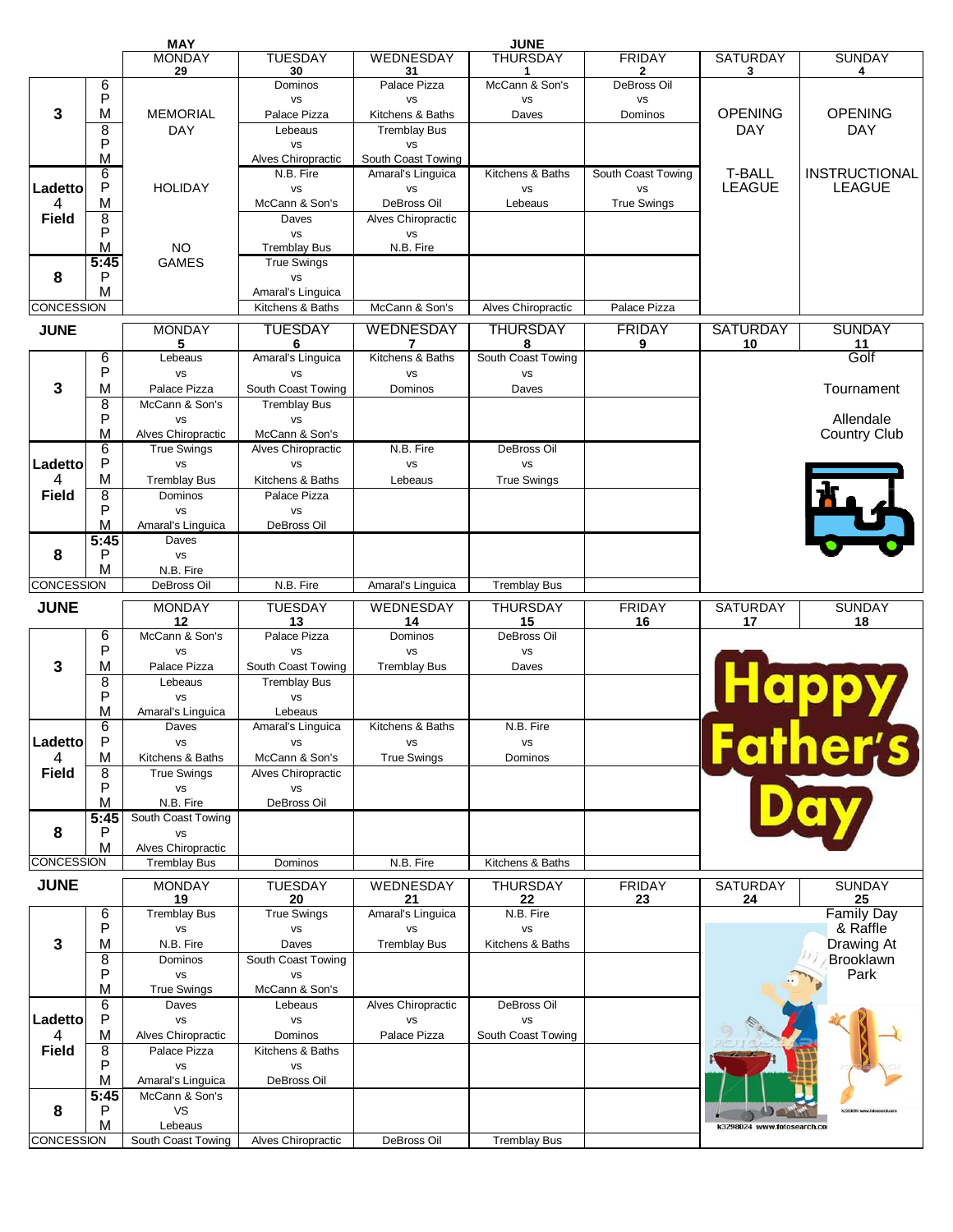|                   |           |                                  |                             |                                  |                                  |                          | <b>JULY</b>                                   |                    |
|-------------------|-----------|----------------------------------|-----------------------------|----------------------------------|----------------------------------|--------------------------|-----------------------------------------------|--------------------|
| <b>JUNE</b>       |           | <b>MONDAY</b>                    | TUESDAY                     | WEDNESDAY                        | <b>THURSDAY</b>                  | <b>FRIDAY</b>            | SATURDAY                                      | <b>SUNDAY</b>      |
|                   | 6         | 26<br>South Coast Towing         | 27<br><b>Tremblay Bus</b>   | 28<br>N.B. Fire                  | 29<br>DeBross Oil                | 30                       | 1                                             | $\mathbf{2}$       |
|                   | P         | <b>VS</b>                        | <b>VS</b>                   | <b>VS</b>                        | vs                               |                          |                                               |                    |
| 3                 | M         | Amaral's Linguica                | <b>True Swings</b>          | Daves                            | Palace Pizza                     |                          |                                               |                    |
|                   | 8         | Lebeaus                          | Daves                       |                                  |                                  |                          |                                               |                    |
|                   | P         | <b>VS</b>                        | <b>VS</b>                   |                                  |                                  |                          |                                               |                    |
|                   | M         | N.B. Fire                        | South Coast Towing          |                                  |                                  |                          |                                               |                    |
| Ladetto           | 6         | Dominos                          | Alves Chiropractic          | Kitchens & Baths                 | McCann & Son's                   |                          |                                               |                    |
| 4                 | P<br>м    | <b>VS</b><br>Kitchens & Baths    | <b>VS</b><br>McCann & Son's | <b>VS</b><br>Alves Chiropractic  | <b>VS</b><br><b>Tremblay Bus</b> |                          |                                               |                    |
| <b>Field</b>      | 8         | <b>True Swings</b>               | Amaral's Linguica           |                                  |                                  |                          |                                               |                    |
|                   | P         | <b>VS</b>                        | <b>VS</b>                   |                                  |                                  |                          |                                               |                    |
|                   | M         | DeBross Oil                      | Dominos                     |                                  |                                  |                          |                                               |                    |
|                   | 5:45      |                                  | Palace Pizza                |                                  |                                  |                          |                                               |                    |
| 8                 | P<br>M    |                                  | <b>VS</b><br>Lebeaus        |                                  |                                  |                          |                                               |                    |
| <b>CONCESSION</b> |           | Daves                            | N.B. Fire                   | McCann & Son's                   | Lebeaus                          |                          |                                               |                    |
|                   |           |                                  |                             |                                  |                                  |                          |                                               |                    |
| <b>JULY</b>       |           | <b>MONDAY</b><br>3               | <b>TUESDAY</b><br>4         | WEDNESDAY<br>5                   | <b>THURSDAY</b><br>6             | <b>FRIDAY</b><br>7       | <b>SATURDAY</b><br>8                          | <b>SUNDAY</b><br>9 |
|                   | 6         | McCann & Son's                   |                             | Alves Chiropractic               | N.B. Fire                        |                          |                                               |                    |
|                   | P         | vs                               |                             | <b>VS</b>                        | <b>VS</b>                        |                          |                                               |                    |
| 3                 | М         | N.B. Fire                        |                             | Lebeaus                          | Alves Chiropractic               |                          |                                               |                    |
|                   | 8<br>P    | Lebeaus                          |                             | Palace Pizza                     | Kitchens & Baths                 | <b>STRIKE</b><br>THREE!! |                                               |                    |
|                   | M         | <b>VS</b><br>Kitchens & Baths    |                             | <b>VS</b><br>Dominos             | vs<br>Palace Pizza               |                          | DON'T JUST STAND                              |                    |
|                   | 6         | <b>Tremblay Bus</b>              |                             | Amaral's Linguica                | <b>DeBross Oil</b>               |                          | THERE, BILLY! THROW<br>YOURSELF ON THE GROUND |                    |
| Ladetto           | P         | vs                               |                             | <b>VS</b>                        | <b>VS</b>                        |                          | AND BURST INTO TEARS                          |                    |
| 4                 | М         | Daves                            |                             | <b>True Swings</b>               | Amaral's Linguica                |                          | LIKE A MAJOR LEAGUER!!                        |                    |
| Field             | 8         | <b>True Swings</b>               |                             | Daves                            | South Coast Towing               |                          |                                               |                    |
|                   | P<br>M    | <b>VS</b><br>South Coast Towing  | <b>JULY 4TH</b>             | <b>VS</b><br>McCann & Son's      | <b>VS</b><br><b>Tremblay Bus</b> |                          |                                               |                    |
|                   | 5:45      | Dominos                          | <b>NO GAMES</b>             |                                  |                                  |                          |                                               |                    |
| 8                 | P         | <b>VS</b>                        |                             |                                  |                                  |                          |                                               |                    |
|                   | M         | DeBross Oil                      |                             |                                  |                                  |                          |                                               |                    |
| CONCESSION        |           | Palace Pizza                     |                             | Kitchens & Baths                 | Lebeaus                          |                          |                                               |                    |
|                   |           |                                  |                             |                                  |                                  |                          |                                               |                    |
| <b>JULY</b>       |           | <b>MONDAY</b>                    | <b>TUESDAY</b>              | WEDNESDAY                        | <b>THURSDAY</b>                  | <b>FRIDAY</b>            | <b>SATURDAY</b>                               | <b>SUNDAY</b>      |
|                   |           | 10                               | 11                          | 12                               | 13                               | 14                       | 15                                            | 16                 |
|                   | 6<br>P    | <b>Tremblay Bus</b><br><b>VS</b> | Palace Pizza<br><b>VS</b>   | <b>True Swings</b><br><b>VS</b>  |                                  |                          |                                               |                    |
| 3                 | М         | Alves Chiropractic               | <b>True Swings</b>          | McCann & Son's                   |                                  |                          |                                               |                    |
|                   | 8         | Lebeaus                          | Alves Chiropractic          | Kitchens & Baths                 |                                  |                          |                                               |                    |
|                   | P         | <b>VS</b>                        | <b>VS</b>                   | <b>VS</b>                        |                                  |                          |                                               |                    |
|                   | М         | DeBross Oil                      | Dominos                     | Amaral's Linguica                |                                  |                          |                                               |                    |
|                   | 6         | Dominos                          | Amaral's Linguica           | Daves                            |                                  |                          |                                               |                    |
| Ladetto<br>4      | P<br>М    | <b>VS</b><br>South Coast Towing  | <b>VS</b><br>Daves          | <b>VS</b><br>Lebeaus             |                                  |                          |                                               |                    |
| Field             | 8         | N.B. Fire                        | McCann & Son's              | South Coast Towing               |                                  |                          |                                               |                    |
|                   | P         | <b>VS</b>                        | <b>VS</b>                   | vs                               |                                  |                          |                                               |                    |
|                   | М         | Palace Pizza                     | Kitchens & Baths            | N.B. Fire                        |                                  |                          |                                               |                    |
|                   | 5:45<br>P |                                  |                             | DeBross Oil                      |                                  |                          |                                               | ita dos leost »    |
| 8                 | М         |                                  |                             | <b>VS</b><br><b>Tremblay Bus</b> |                                  |                          |                                               |                    |
| CONCESSION        |           | <b>True Swings</b>               | DeBross Oil                 | Dominos                          |                                  |                          |                                               |                    |
| <b>JULY</b>       |           | <b>MONDAY</b>                    | <b>TUESDAY</b>              | WEDNESDAY                        | <b>THURSDAY</b>                  | <b>FRIDAY</b>            | <b>SATURDAY</b>                               | <b>SUNDAY</b>      |
|                   |           | 17                               | 18                          | 19                               | 20                               | 21                       | 22                                            | 23                 |
|                   | 6         | McCann & Son's                   | Alves Chiropractic          | Domnios                          | DeBross Oil                      |                          |                                               |                    |
|                   | P         | <b>VS</b>                        | <b>VS</b>                   | <b>VS</b>                        | vs                               |                          |                                               |                    |
| 3                 | М<br>8    | DeBross Oil<br>Amaral's Linguica | <b>True Swings</b><br>Daves | McCann & Son's                   | N.B. Fire                        |                          |                                               |                    |
|                   | P         | <b>VS</b>                        | <b>VS</b>                   |                                  |                                  |                          |                                               |                    |
|                   | M         | Alves Chiropractic               | Dominos                     |                                  |                                  |                          |                                               |                    |
|                   | 6         | <b>True Swings</b>               | <b>Tremblay Bus</b>         | N.B. Fire                        | South Coast Towing               |                          |                                               |                    |
| Ladetto           | P         | <b>VS</b>                        | vs                          | vs                               | <b>VS</b>                        |                          |                                               |                    |
| 4                 | M         | Lebeaus                          | Palace Pizza<br>Lebeaus     | Amaral's Linguica                | Kitchens & Baths                 |                          |                                               |                    |
| Field             | 8<br>P    | Palace Pizza<br><b>VS</b>        | <b>VS</b>                   |                                  |                                  |                          |                                               |                    |
|                   | М         | Daves                            | South Coast Towing          |                                  |                                  |                          |                                               |                    |
|                   | 5:45      | Kitchens & Baths                 |                             |                                  |                                  |                          |                                               |                    |
| 8                 | P<br>М    | <b>VS</b><br><b>Tremblay Bus</b> |                             |                                  |                                  |                          |                                               |                    |